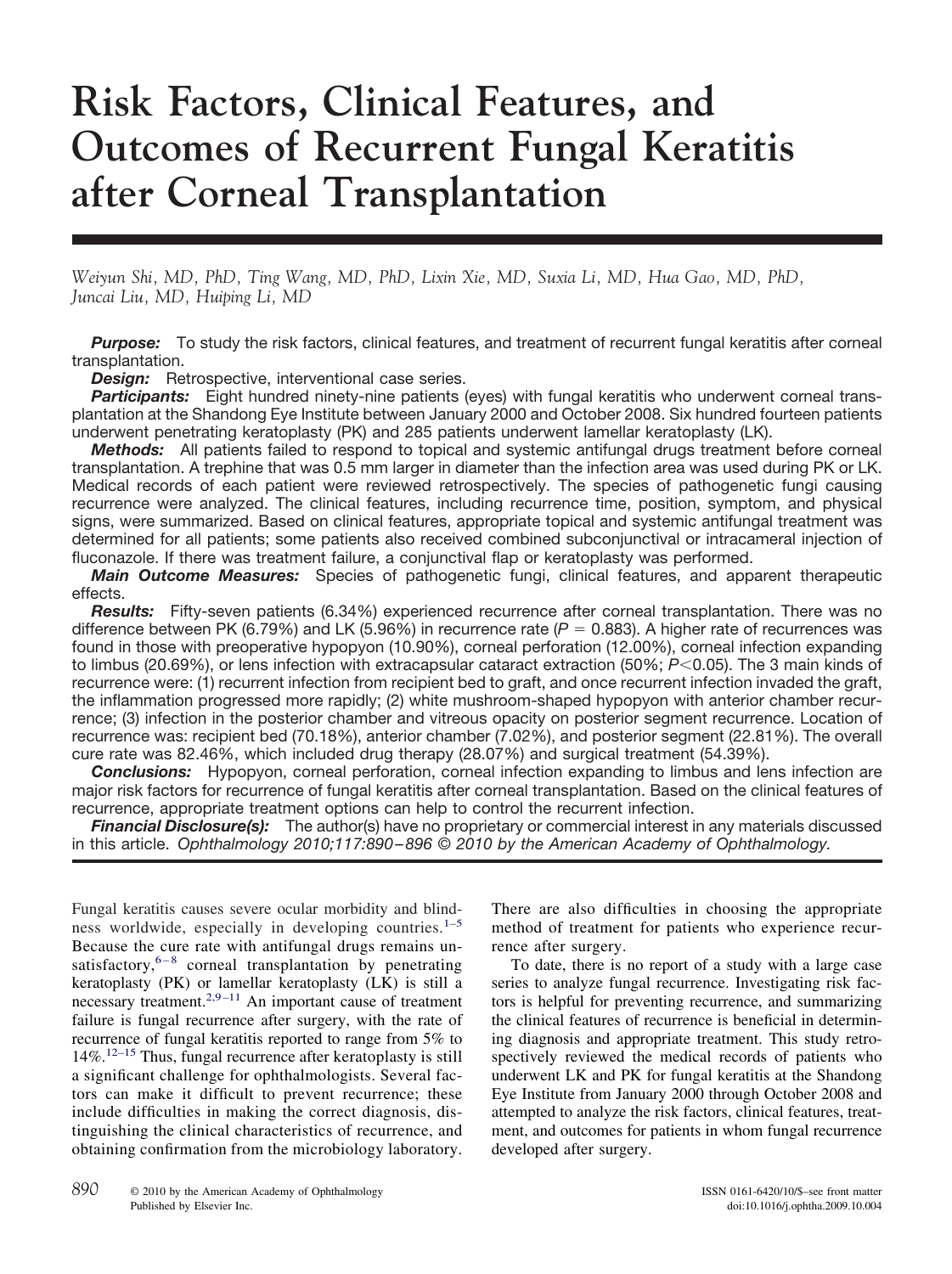### **Patients and Methods**

#### **Patients**

A total of 899 fungal keratitis patients who did not respond to topical and systemic antifungal drugs underwent corneal transplantation by means of PK and LK at the Shandong Eye Institute from January 2000 through October 2008. The medical records of all patients in whom recurrence developed were reviewed retrospectively.

#### **Diagnostic Methods**

Patient corneas were examined using confocal microscopy or a culture of corneal scrapings, as well as slit-lamp microscopy. A portion of each scraping was incubated with potassium hydroxide and was examined as a wet mount. Another portion of the scraping was subjected to fungal culture and strain identification. Fungal presence in the potassium hydroxide preparations or confocal microscopic images, or positive culture results for fungal filaments, confirmed the diagnosis of fungal keratitis. All patients underwent B-scan ultrasounds before corneal transplantation to exclude endophthalmitis.

#### **Medical Treatment before Surgery**

Before surgery, patients at the Shandong Eye Institute received an hourly dose of 0.5% fluconazole combined with 0.25% amphotericin B or an hourly dose of 0.5% fluconazole combined with 5% natamycin, such that 1 drop was received every 30 minutes while the patients were awake. Antifungal ointments of 1% fluconazole and 1% amphotericin B were used at night. The patients also were treated with 200 mg of fluconazole daily. Patients with hypopyon received an intravenous injection of fluconazole (100 mg) twice daily. If the status of corneal ulcers deteriorated or did not improve after 5 to 10 days of antifungal therapy, surgical intervention by means of PK or LK was recommended.

#### **Surgical Procedure**

Before surgery, both slit-lamp and confocal microscopy were used to help determine whether the infection had reached the endothelium. The choice of PK or LK was made for each patient depending on the depth of infiltration of the cornea: (1) PK was used when fungal infection had reached the corneal endothelium or when corneal perforation was imminent or had occurred; and (2) LK was used when the fungal lesion had just reached the deep corneal stroma but not the corneal endothelium.

The diameter of the Hessburg-Barron trephine used for cutting out the infection in both PK and LK was, in most cases, 7.5 mm if the infiltrated diameter was 7.0 mm or less. In this study, there was only 1 case (3-mm infiltrate near the limbus) for which a 3.5-mm graft in PK was used. If the infiltrated diameter was more than 7.0 mm, the trephine used was 0.5 mm larger than the area of fungal infection.

For routine PK, after removal of the diseased cornea, the anterior chamber angle and iris surface were irrigated carefully with 0.2% fluconazole. For cases with spontaneous rupture of the lens capsule resulting from fungal infection, extracapsular cataract extraction (ECCE) was performed. Corneal grafts were secured with 16 interrupted 10-0 nylon sutures.

For LK, the depth of the trephine incision, 350 to 400  $\mu$ m, was deeper than the actual penetration of the fungal ulcer. After the infected lamellae were excised, the recipient bed was washed with 0.2% fluconazole. If there was gray residual infiltration in the lamellar corneal bed, excision was continued until the clear portion was visible. If the surgeon suspected that hyphae had penetrated the corneal endothelium, PK was performed rather than LK to ensure that infected tissues were removed completely. A donor lamellar corneal graft, 0.25 mm larger in diameter than the recipient site, was secured with 16 interrupted 10-0 nylon sutures.

#### **Postoperative Treatment**

After surgery, topical 0.5% fluconazole, 0.25% amphotericin B, or 5% natamycin, in addition to antibiotic drops and nonsteroidal anti-inflammatory drops, were administered 4 times daily. Administration of oral fluconazole began on the day before surgery and continued for 21 days. In addition, a fluconazole or amphotericin B ointment was administered before bedtime. Antifungal chemotherapeutic treatment was continued for 2 weeks and was tapered thereafter. Generally, if no typical signs of recurrence were present 2 weeks after surgery, low-concentration topical steroids (0.02% fluorometholone eye drops) were administered twice daily for 2 to 3 days, later increasing the frequency to 4 times daily.

#### **Diagnostic Methods for the Detection of Fungal Recurrence**

In the postoperative examination of the patients with suspected recurrence, confocal microscopy was used routinely to examine the area of infection. Corneal scrapings were incubated and examined as wet mounts with potassium hydroxide; they then were subjected to fungal culture and strain identification. The corneal tissue cut from the second transplantation and samples of aqueous humor in anterior chamber recurrence or vitreous humor in posterior segment recurrence were subjected to fungal culture and strain identification. The finding of fungal filaments from any of the above examinations served as confirmation of fungal recurrence.

#### **Risk Factors and Clinical Features of Recurrence**

The recurrent rate of topical steroid (e.g., glucocorticoid) treatment before surgery, hypopyon recurrence, corneal perforation, corneal infection expanding to the limbus, and lens infection with ECCE in cases of fungal keratitis were calculated. The time to recurrence, site, symptoms, and physical signs observed in recurrent cases of fungal keratitis after corneal transplantation were recorded and summarized. The follow-up time was at least 6 months for recurrent patients, and no patients were lost to follow-up.

#### **Treatment for Recurrence**

Appropriate treatment methods were chosen according to the different sites of recurrence. All recurrent patients received eye drops of 0.5% fluconazole every 30 minutes combined with eye drops of 0.25% amphotericin B or 5% natamycin every 2 hours and an intravenous injection of fluconazole (200 mg) once daily. For patients with recipient bed recurrence, a subconjunctival injection of fluconazole (2 mg) was administered in the recipient bed once daily. Anterior chamber recurrence was controlled with an intracameral injection of fluconazole (0.1 mg) once daily. Patients with posterior segment recurrence also received an intravitreal injection of fluconazole (0.1 mg) once daily.

Surgical treatment was used when drug therapy was shown to be ineffective after approximately 5 to 7 days. When the area of recurrence (diameter  $\leq$ 2 mm) was in the superficial layer of the recipient bed, the infected corneal tissue was cut off and covered with a conjunctival flap. When the area of recurrence (diameter  $>2$ mm) was in the deep layer of the recipient stroma, PK was performed again, removing an area larger than the site of recurrence. When recurrence was observed in the central recipient bed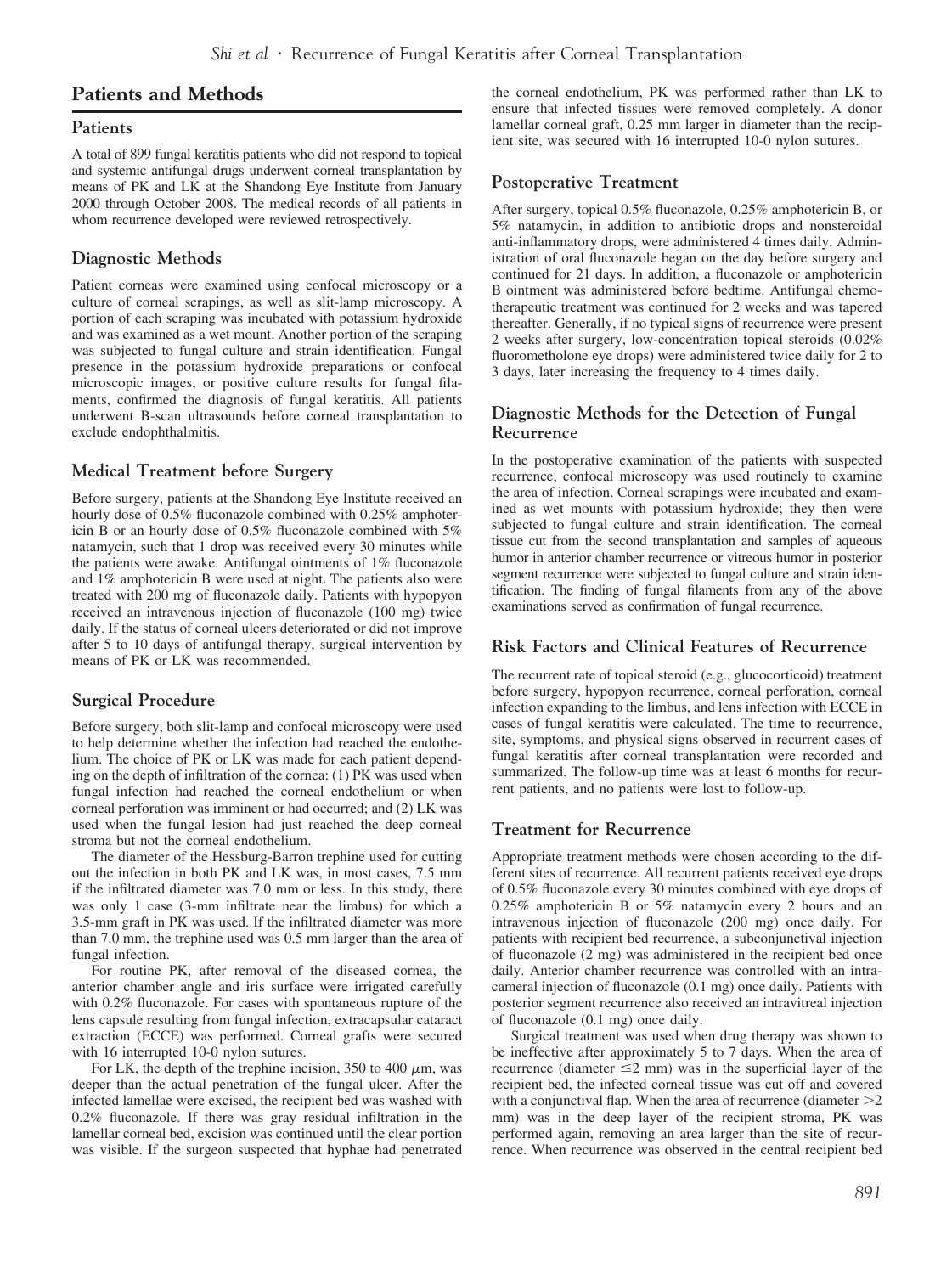after LK, PK was performed with a trephine of a similar diameter. When the recurrence occurred in the posterior segment, an intravitreal injection of fluconazole was administered along with a pars plana vitrectomy.

#### **Statistical Analysis**

SPSS software version 13.0 (SPSS, Inc., Chicago, IL) was used for statistical analysis. The recurrence rate after PK and LK and the presence of different risk factors were compared with chi-square analysis. An initial univariate stratified analysis was performed to identify and select important risk factors for recurrence in the regression model. Multiple logistic regression analysis was used to estimate the relative risk of the main prognostic factors. A *P* value of less than 0.05 was considered statistically significant.

## **Results**

Of the 899 cases, 614 patients underwent PK and 285 received LK. Fungal hyphae were found in 758 cases (84.30%) on examination of corneal scrapings and in 845 cases (94.00%) examined by confocal microscopy. A total of 832 specimens (92.50%) had positive culture results for fungi. Of these, 612 (73.56%) pathogens were identified as *Fusarium* species, 96 (11.54%) were identified as *Aspergillus* species, 32 (3.85%) were identified as *Alternaria* species, 25 (3.00%) were identified as *Candida* species, 23 (2.76%) were identified as *Penicillium* species, and 15 (1.80%) were identified as other species. There were also 29 (3.49%) fungi whose species remained unidentified.

In 57 patients (6.34%), recurrence of fungal keratitis developed after corneal transplantation. Their average age was 45.2 years (range, 12–74 years). Of the patients who experienced recurrence, 29 were men and 28 were women. The interval between the day of onset and the day of surgery ranged from 6 to 60 days (mean, 24.5 days). Among the 57 recurrent patients, 28 had a history of corneal trauma, with plants being the major traumatic agent. A total of 29 patients did not indicate any event that might have induced the infection. None of the cases were related to contact lens use. In 40 patients, recurrence developed after PK, and in 17 patients, recurrence developed after LK. There was no difference between the rates of recurrence after PK (6.79%) and after LK (5.96%;  $P =$ 0.883).

Among the 57 patients in whom recurrence developed, 55 were found to be infected with the same species of fungi as had been identified before corneal transplantation; the remaining 2 patients were found to have negative results by fungal culture but responded to the administration of antifungal medication in clinic. In eyes affected by *Aspergillus* infection, 11.46% (11/96) experienced recurrence; this rate of recurrence is significantly higher than that observed in eyes with *Fusarium* keratitis (6.21%, 38/612; *P*-0.001). Additionally, 12.50% of patients (4/32) with *Alternaria* species and 8.70% (2/23) of those with *Penicillium* species experienced recurrence.

#### **Risk Factors**

Thirty-three patients had been treated with glucocorticoids before surgery; recurrence developed in 21.02% of them. This value was significantly higher than that found in patients not treated with glucocorticoids before surgery (3.23%; *P*-0.001). The recurrence rate with preoperative hypopyon was 10.90%, compared with 2.14% in eyes without preoperative hypopyon ( $P = 0.036$ ). With preoperative corneal perforation, the recurrence rate was 12.00%, compared with 5.83% without this risk factor ( $P = 0.002$ ). The recurrence rate for patients with a preoperative corneal infection expanding to the limbus  $(20.69\%)$  was higher than in patients without this risk factor (4.80%;  $P = 0.042$ ). Significant risk factors also included lens infection with ECCE, which resulted in a recurrence rate of 50%, compared with 5.75% in eyes without ECCE ( $P < 0.001$ ). The extent of the infection also was noted. The rate of recurrence with a diameter of fungal infiltration of 10 mm or more was 17.46%. The rate of recurrence with a diameter of infiltration of 10 mm or less was 5.50%. The difference was not significant ( $P = 0.523$ ; Table 1).

#### **Features of Recurrence**

Fungal recurrence developed in patients between 1 and 60 days after surgery. In 49 patients (85.96%), recurrence developed within

| Characteristic                                     | No. of Patients (%) | <b>Risk Ratio</b> | 95% Confidence Interval | P Value |
|----------------------------------------------------|---------------------|-------------------|-------------------------|---------|
| Glucocorticoids                                    |                     |                   |                         |         |
| Present                                            | 33/157 (21.02)      | 6.51              | $0.04 - 0.22$           | < 0.001 |
| Absent                                             | 24/742 (3.23)       |                   |                         |         |
| Hypopyon                                           |                     |                   |                         |         |
| Present                                            | 47/431 (10.90)      | 5.09              | $0.18 - 0.94$           | 0.036   |
| Absent                                             | 10/468 (2.14)       |                   |                         |         |
| Corneal perforation                                |                     |                   |                         |         |
| Present                                            | 9/75(12.00)         | 2.06              | 1.97-17.84              | 0.002   |
| Absent                                             | 48/824 (5.83)       |                   |                         |         |
| Corneal limbus involvement                         |                     |                   |                         |         |
| Present                                            | 18/87 (20.69)       | 4.31              | $1.03 - 7.07$           | 0.042   |
| Absent                                             | 39/812 (4.80)       |                   |                         |         |
| Lens involvement with ECCE                         |                     |                   |                         |         |
| Present                                            | 6/12(50.00)         | 8.7               | $0.01 - 0.22$           | < 0.001 |
| Absent                                             | 51/887 (5.75)       |                   |                         |         |
| Diameter of infiltration $\geq 10$ mm              |                     |                   |                         |         |
| Present                                            | 11/63 (17.46)       | 3.2               | $0.33 - 1.77$           | 0.523   |
| Absent                                             | 46/836 (5.50)       |                   |                         |         |
| $\text{ECCE}$ = extracapsular cataract extraction. |                     |                   |                         |         |

*892*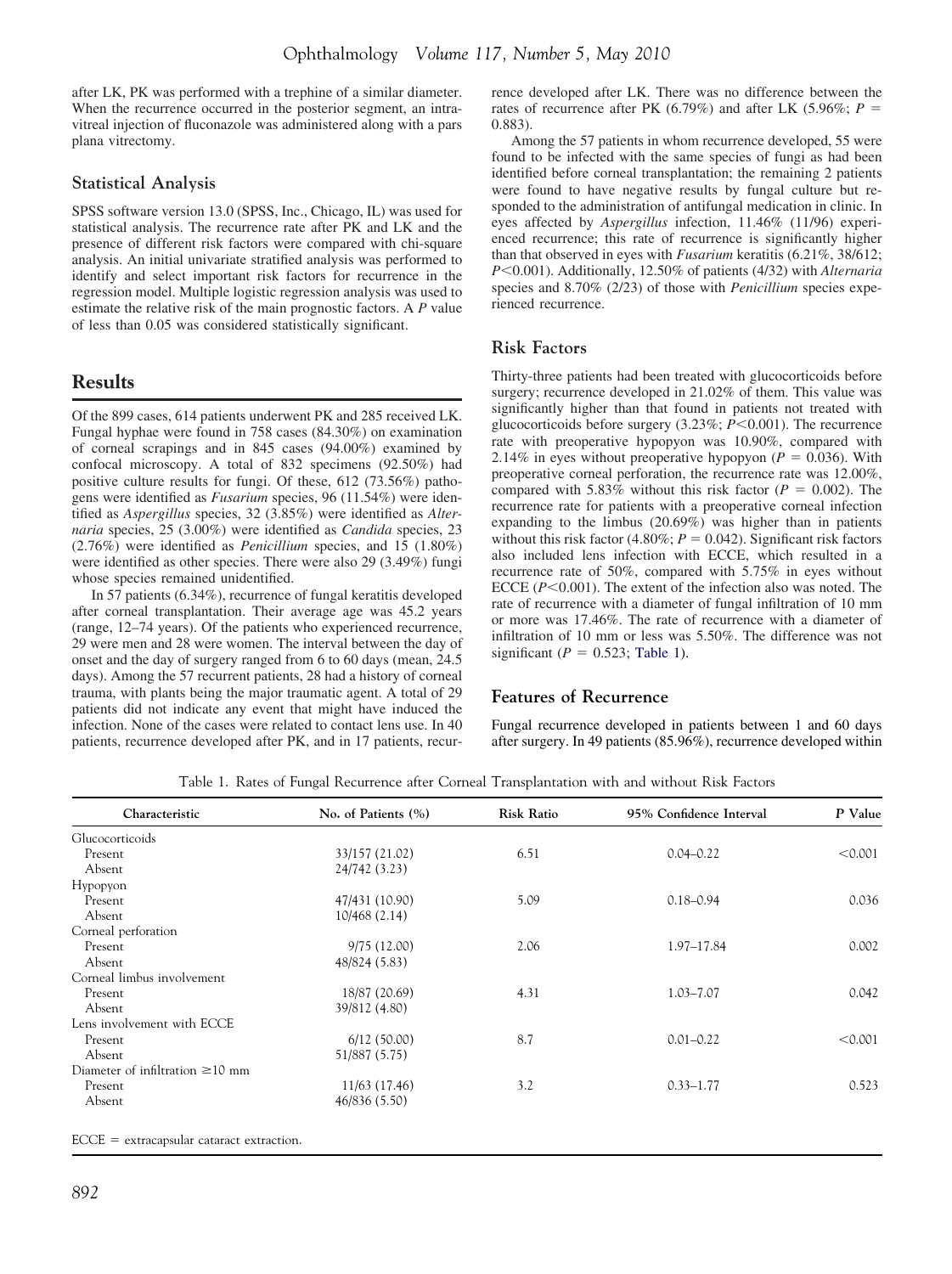**Figure 1.** Images showing fungal keratitis recurring in the recipient bed. **A**, Recipient bed with a gray hyphal infiltration after penetrating keratoplasty. **B**, Recipient bed with a gray hyphal infiltration combined with sterile hypopyon. **C**, Central recipient bed recurrence after lamellar keratoplasty (LK) in the central recipient bed; the hyphal infiltration is under the graft. **D**, Recipient bed under the graft showing an interlayer empyema on recurrence after LK.

7 days; in 3 patients, recurrence developed after 15 to 30 days; and in 3 patients, recurrence developed after 31 to 60 days.

There were 3 main sites of recurrence: the recipient bed (70.18%), the anterior chamber (7.02%), and the posterior segment (22.81%). A total of 40 patients, including 25 PK patients and 15 LK patients, experienced recurrence in the recipient bed. Recurrence in recipients of LK occurred in 2 sites: in the center of the recipient bed (under the graft, 11 cases) and on the edge (around the graft, 4 cases). Four cases (7.02%), including 3 PK patients and 1 LK patient, had anterior chamber recurrence. Posterior segment recurrence was observed in 13 cases (22.81%) after PK.

The main clinical features of recurrence at different sites were as follows: (1) recipient bed recurrence, in which recurrent infiltrate first appeared in the recipient bed (Fig 1A), followed by infection invading the graft; the inflammation expanded more rapidly as soon as the graft became infected and hypopyon and endothelial plaque were observed (Fig 1B); recurrence in the central recipient bed after LK showed infiltration or interlayer empyema (Fig 1C, D); (2) anterior chamber recurrence, in which white, mushroom-shaped hypopyon was observed rooted in the iris surface (Fig 2A) or in the angles of the anterior chamber (Fig 2B, C); and (3) posterior segment recurrence: hypopyon overflowed from the posterior chamber through the pupil and into the anterior chamber, forming a layer of infiltrate membrane covering the pupil (Fig 2D) by the time vitreous opacity would have been detected easily by B-scan.

#### **Treatment Outcome**

Forty-seven patients (82.46%) were cured by either drug therapy (28.07%) or surgical treatment (54.39%). Among the 44 cases of anterior segment recurrence (involving the recipient bed and anterior chamber), 16 cases were controlled by drug therapy, 6 were treated by focal excision combined with a conjunctival flap (Fig 3A), and 21 were cured by PK; 1 patient stopped treatment. The cure rate for anterior segment recurrence was 97.73%. Medical treatment alone was successful only in cases of post-PK recipient bed recurrence that did not infect the graft or anterior chamber (Fig 3B) and post-LK recurrence in the bed around the graft. As soon as the graft was infected or the recurring infection went under the graft, drug therapy was ineffective. Of the 13 patients with posterior segment recurrence, 4 were cured, 6 underwent evisceration of the eye, and 3 stopped treatment; the cure rate was 30.77%.

#### **Discussion**

Fungal recurrence after corneal transplantation is a serious surgical complication for fungal keratitis patients. In this study, the rate of recurrence of fungal keratitis was as high as 6.34%. More than 85% of the cases of fungal keratitis recurrence occurred within 7 days of surgery. Therefore, it is important to recognize the early features of recurrence and to identify appropriate methods to control the infection.

Patients with certain risk factors are more prone to recurrence after surgery. Patients misdiagnosed by village clinics and given steroids before surgery before being moved to the hospital also demonstrated a greater likelihood of recurrence. In this study, the recurrence rate for these patients was significantly higher than for patients not treated with steroids or immunosuppressants before surgery. Addi-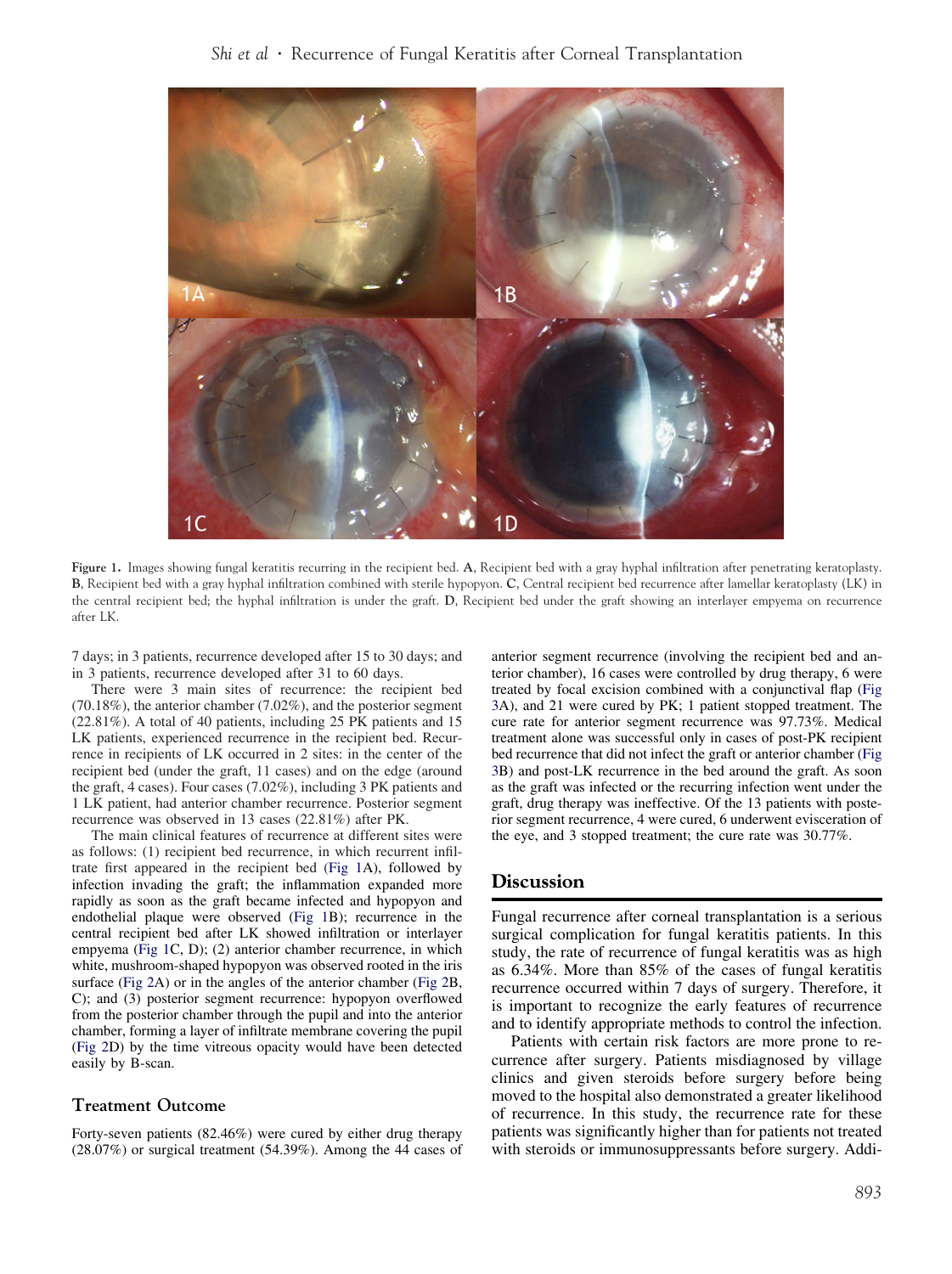

**Figure 2.** Images showing fungal recurrence in intraocular tissue. **A**, White, mushroom-shaped hypopyon located on the iris. **B**, White, mushroom-shaped hypopyon located in the chamber angle. **C**, **D**, Hypopyon overflowed from the posterior chamber into the anterior chamber and significant vitreous opacity noted on posterior segment recurrence.



**Figure 3.** Treatment outcomes. **A**, Recurrence in the recipient bed cured by focal excision combined with a conjunctival flap. **B**, Recurrence in the anterior chamber (Fig 2A) cured with an intracameral injection of fluconazole.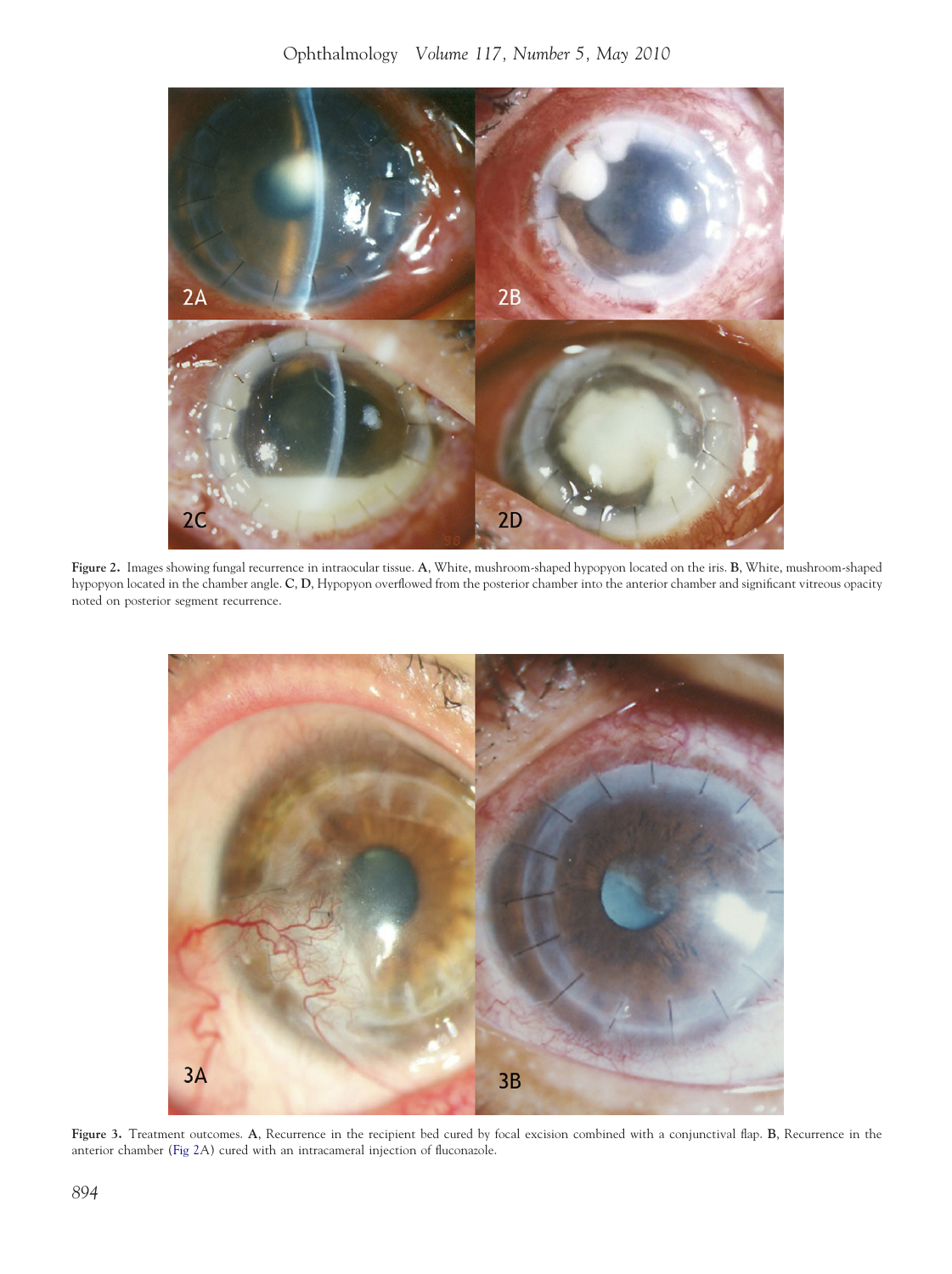tionally, it has been reported that steroid use may increase the severity of disease and the rate of recurrence in eyes treated with preoperative corticosteroid treatment.<sup>16–18</sup>

The recurrence rate for patients with preoperative hypopyon was 5 times higher than for patients without hypopyon. Preoperative corneal perforation also was a risk factor for recurrence. Fungi easily can implant in the intraocular tissue, causing corneal perforation, and the recurrence rate in such tissue was higher than that in tissue without perforation. It is suggested that careful use of irrigation with fluconazole on the iris surface and in chamber angles is effective in reducing recurrence.

The recurrence rate for patients with corneal limbus involvement was 4.3 times higher than for patients without limbus involvement. This high rate was related to the difficulty of identifying the scleral lesion under the microscope. Therefore, to avoid recurrence, the surgeon should cut off the area as long as infection is suspected.

Another risk factor was lens involvement with ECCE, which resulted in a recurrence rate of 50%. All patients with lens involvement experienced posterior segment recurrence. The lens is the barrier between the anterior and posterior segments of the eye. If the barrier is broken, mycotic endophthalmitis can occur easily. Maintaining the integrity of the lens is very important for reducing recurrence. If a patient demonstrates only a cataract without capsule rupture, a secondary operation of the cataract is a good choice.

After surgery, systemic and topical antifungal treatments may be used for  $2$  weeks routinely.<sup>19,20</sup> For patients with these risk factors, however, prolonged topical and systemic antifungal therapy (possibly for 6 to 8 weeks) should be initiated. Additionally, patients should be followed up carefully for recurrence.

The extent (or size) and depth of infection were not major relevant risk factors for recurrence. Instead, the clearness of the infected lesion's edge was important; this is not surprising, because this parameter reflects a surgeon's ability correctly to judge and remove the infected corneal tissue thoroughly during the keratoplasty. If the infected area was near the limbus, even though the infected area was of relatively small size, it was considered to have a high risk of recurrence. Thus, regardless of the lesion's size, as long as the infiltrate area can be judged clearly by microscopy and the surgeon can remove the infected tissue cleanly, recurrence is unlikely to occur. If the infected area is near the limbus, it is difficult to judge the infiltrate edge by microscopy; consequently, the infected tissue cannot be removed easily in its entirety. This leads to a high risk of recurrence. Although both slit-lamp and confocal microscopy were used in helping to determine whether the infection had reached the endothelium before surgery, they could not reveal clearly the severity of infection in all patients. The severity of infection in some patients (approximately 20%) can be determined only during the operation.<sup>11</sup>

Most cases of recurrence after LK occurred in the bed under the graft. Because it is very difficult for antifungal medications to reach the recurrence area, antifungal therapy is very ineffective and surgical treatment is necessary. This type of recurrence occurred because of the incomplete removal of the infected central corneal stroma resulting from surgical inexperience. Additionally, it is possible that some fungal hyphae were oriented vertically and penetrated through the cornea.

The morphologic features of fungal growth in the corneal stroma were investigated, and different patterns in different fungal species were observed.<sup>20,21</sup> In this study, the higher rate of recurrence in eyes infected with *Aspergillus* species may be related to the perpendicular growth of fungal filaments, which allows the infection to penetrate deep into the corneal layers or the anterior chamber in a short time. This type of penetration prevents thorough tissue excision with PK or LK.

Appropriate treatment methods can be chosen based on the appearance of different clinical features. Timely and reasonable treatment can control most recurrence cases. Antifungal drugs should be used and administered approximately 5 to 7 days after the procedure. If antifungal therapy is ineffective, then surgical treatment should be performed without delay. The key to successful treatment is the total eradication of the recurrent infection. Geria et  $al<sup>22</sup>$  reported that the partial conjunctival flap is an effective surgical procedure for the treatment of abscesses in PK procedures when medical treatment has failed. In this study, if the recurrent infection was in the recipient bed of a postoperative PK patient (in a shallow layer and with a diameter smaller than 2 mm), focal excision combined with a conjunctival flap was effective. For infiltrations larger than 2 mm in diameter or in a deep layer, PK with a larger trephine diameter should be performed. Post-LK recurrence in the central recipient bed under the graft could not be controlled by drug therapy because of problems with drug penetration into the bed. Intracameral antifungal medication has been identified as an effective adjunctive treatment for fungal keratitis in previous reports.<sup>23,24</sup> In this study, intracameral injections of fluconazole were effective for some patients with anterior chamber recurrence. For recurrence in the posterior segment, intravitreal injection of fluconazole combined with vitreous removal should be performed as soon as possible. However, the cure rate for this type of recurrence is low.

#### **References**

- 1. Rapoza PA, West SK, Katala SJ, Taylor HR. Prevalence and causes of vision loss in central Tanzania. Int Ophthalmol 1991;15:123–9.
- 2. Xie L, Dong X, Shi W. Treatment of fungal keratitis by penetrating keratoplasty. Br J Ophthalmol 2001;85:1070–4.
- 3. Chowdhary A, Singh K. Spectrum of fungal keratitis in North India. Cornea 2005;24:8–15.
- 4. Gonzales CA, Srinivasan M, Whitcher JP, Smolin G. Incidence of corneal ulceration in Madurai district, south India. Ophthalmic Epidemiol 1996;3:159–66.
- 5. Hagan M, Wright E, Newman M, et al. Causes of suppurative keratitis in Ghana. Br J Ophthalmol 1995;79:1024–8.